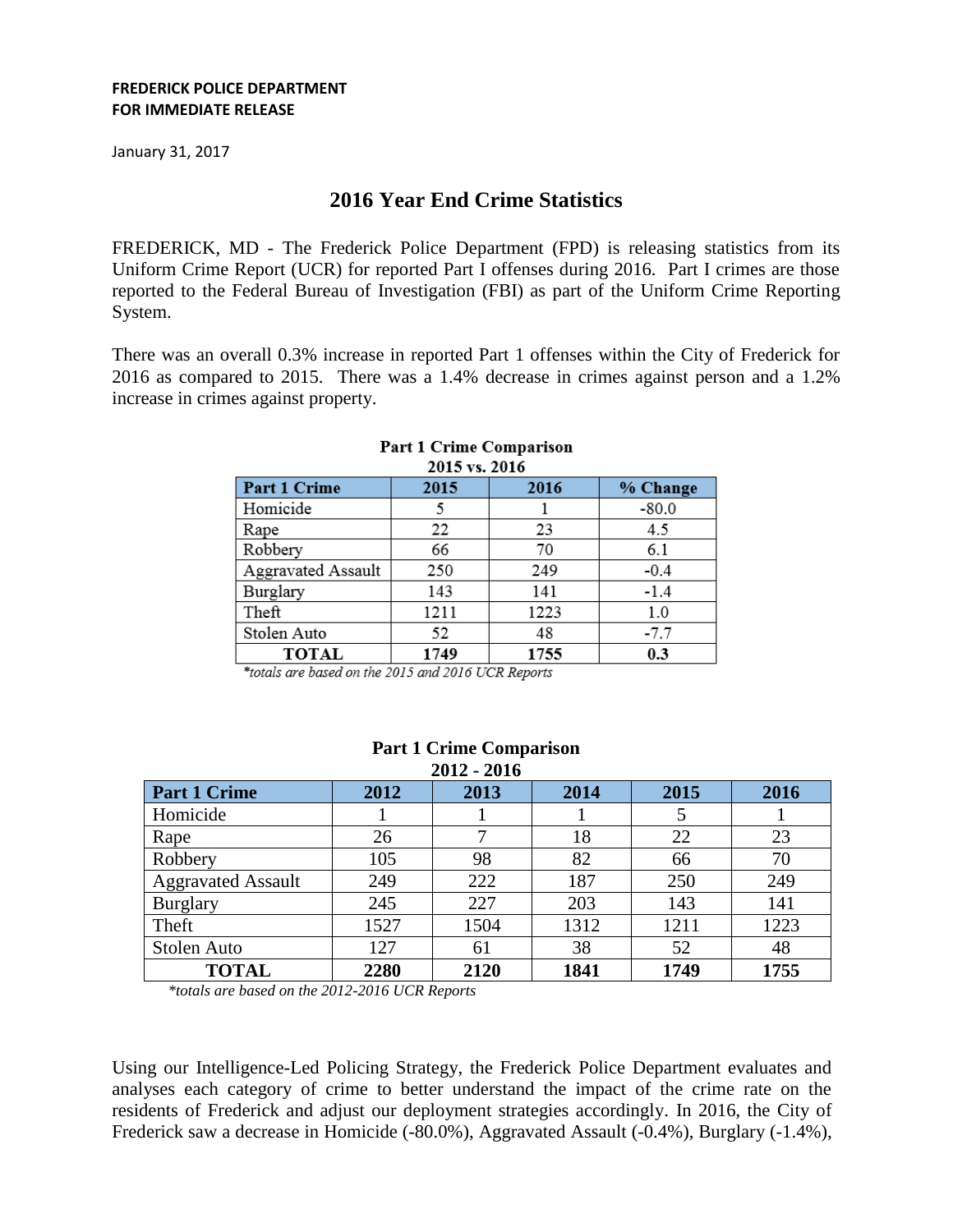and Stolen Auto (-7.7%). Areas where we saw an increase in the number of crimes was in Rape (4.5%), Robbery (6.1%), and Theft (1.0%).

## **Theft From Motor Vehicles**

The 1.2% increase in crimes against property was due to thefts from motor vehicles. In 2015, there were 319 vehicles that were reported burglarized and in 2016, there were 414. This is an increase of 95 vehicles or 30% for 2016. Of the vehicles that were reported burglarized 85% were unlocked or unsecured.



# **Part 1 Offenses Over The Years**

The below chart shows actual Part 1 crime numbers since 1991. The 2016 total reported Part 1 offenses (1755) remained well below the average number of Part 1 crimes (2376) captured since 1991.



# **Calls For Service**

The Frederick Police Department initiated or responded to 93,133 calls for service during 2016. This is a decrease of 5,957 calls over 2015. This total number is inclusive of proactive and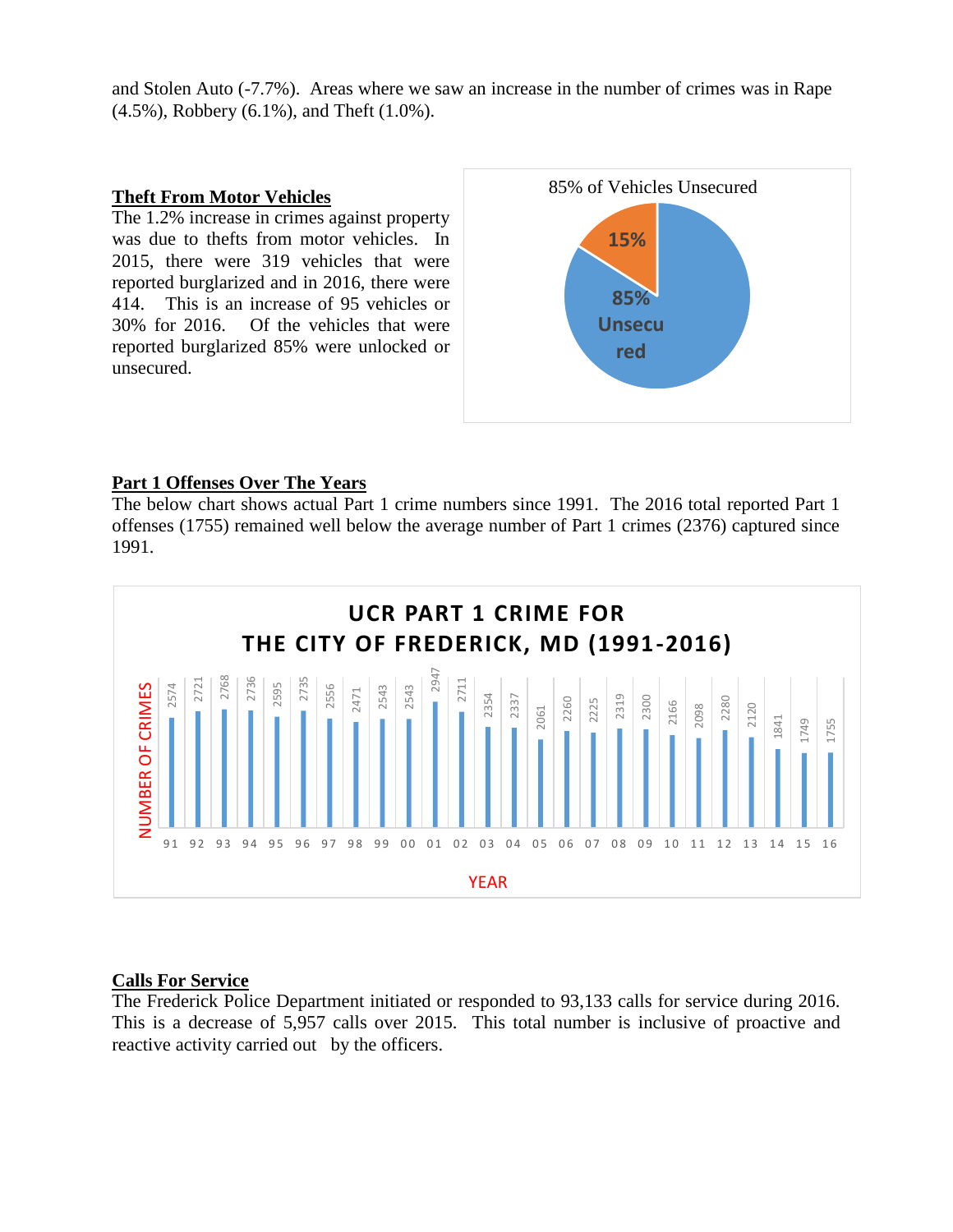



# **Arrests**

During 2016, the FPD arrested 4748 offenders, 1734 of which were processed through the Frederick County Adult Detention Center (FCADC). In 2015, FPD arrested 4,411 offenders, 1,838 of which were processed through the Frederick County Adult Detention Center.

Chief Ed Hargis commends the outstanding men and women of the Frederick Police Department, both civilian and sworn for their continued hard work. He would also like to recognize the continuous support from our residents, which helps FPD effectively combat crime. Chief Hargis stated, "The Frederick Police Department remains committed to keeping our citizens and visitors safe and we will continue to concentrate our efforts on reducing crime through proactive crime prevention measures and problem solving strategies; as well as working with our community partners."